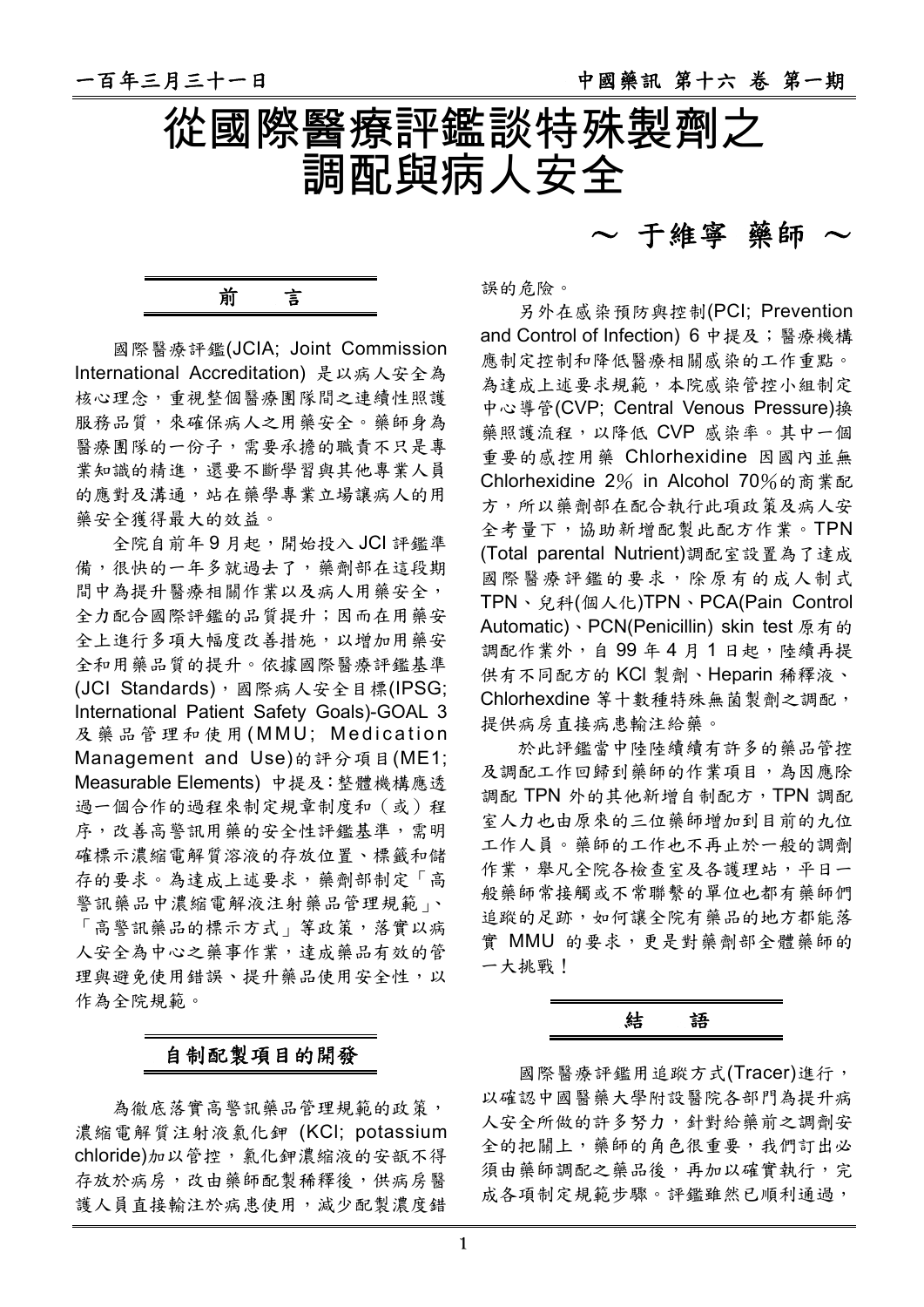但好的制度與好的溝通還是要繼續持續,若目 前所建立的制度或規範不盡完善,也請大家一 起努力把制度改得更可行、更簡便,讓藥師工 作起來能夠更加有效率、更專業。期盼藉由參 與國際醫療評鑑,能讓藥師的專業更提升及落 實病人用藥安全。

# 中西藥物交互作用

前言

全世界每年約有三分之一以上人口採用輔 助替代醫學(CAM※ , Complementary and Alternative Medicine),即常稱的另類療法或非 正統醫療,大部份採取替代醫學療法者亦會同 時使用西方醫療。依美國 CDC 研究指出, 1999 年約有 29%的成人使用輔助及另類醫療 CAM,其中 10%的民眾使用中草藥;法國甚至 將中草藥納入醫療保險系統,而使用中草藥療 法最多的國家-德國,服用人數超過 58%。國 際醫學統計年報指出全球植物及草藥製劑市場 每年以 10-12%速度成長,而臺灣獨特的醫療 體系採中、西醫雙軌並行,病患可以自行選擇 就醫服用中西藥,中藥與西藥併用之安全性不 容忽視,因此中、草藥與西藥之交互作用已經 成為世界性的重要問題!

CAM:Complementary and Alternative Medicine;包括,中醫、中藥、針灸、氣功、 按摩、整脊、催眠、心理諮詢、身心醫學等。

※

# 中、西藥物併用現況

依據國內研究調查報告,一般民眾就醫模 式和罹患疾病的種類有相關性,如心臟病、糖 尿病、高血壓病患比較沒有看中醫也看西醫的 行為,而慢性支氣管炎、慢性肝炎、婦科疾病、 過敏性疾病、運動傷害患者,則倾向有看中醫 也看西醫的行為,調查中也顯示約有六成的民 眾對於中、西藥併用會影響療效或副作用等的 作用並不清楚。

另外,研究中也提到受訪者曾在同一天併 服中、西藥的病患佔總受訪人數 32.5%,比美 國 1997 年報告的 25%高,並且也發現併用 中、西藥的機率隨年齡增加而增加,女性多於 男性,教育程度高中以上者多於國中程度以下

~ 經綪 藥師 ~

者,而相對自美國 CDC 的研究也發現女性、 教育程度及收入較高之民眾,以及患有慢性病 之患者使用 CAM 之倾向較高。

# 可能發生交互作用之影 響原因

中、西藥交互作用的產生可以從藥動學與 藥效學的影響因素方面來探討。

Ⅰ、藥動學**Pharmacokinetic**:

(Ⅰ)、吸收 Absorption:

藥物吸收和藥品在腸胃道解離狀態及 PH 值有關;

a. 胃腸道酸鹼度變化-胃腸道蠕動速率和胃排 空時間變化。

例如:大黃、麻子仁丸增加胃腸蠕動,降 低併用西藥吸收;人參、檳榔、胡椒會延長胃 排空時間,降低併用西藥吸收速度。

b. 物質結合(螯合物或複合物)

例如:丹参容易和Al(OH)3形成螯合物;五 倍子、地榆、虎杖不宜和抗菌藥tetracyclines、 erythromycin、rifampicin併用,因易生沉澱物, 抑制腸胃吸收。

(Ⅱ)、分佈 Distribution:

例如:胺基醣苷抗生素 aminoglycosides 與鹼性中藥硼砂併用時會使 aminoglycosides 排除減少,雖抗菌作用有增強,但因增加腦組 織的藥物濃度,而使耳毒性增加。

(Ⅲ)、代謝 Metabolism:

中、西藥的併用也會因藥物酵素酶誘導或 抑制特性(enzyme inducers and enzyme inhibitors)互相影響代謝;

例如:甘草為 enzyme inducers 和中樞抑 制劑 barbiturates 併用會加速 barbiturates 的 代謝,藥效減弱;若和 steroids 併用會抑制 steroids 代謝產生水腫,造成血壓控制不易;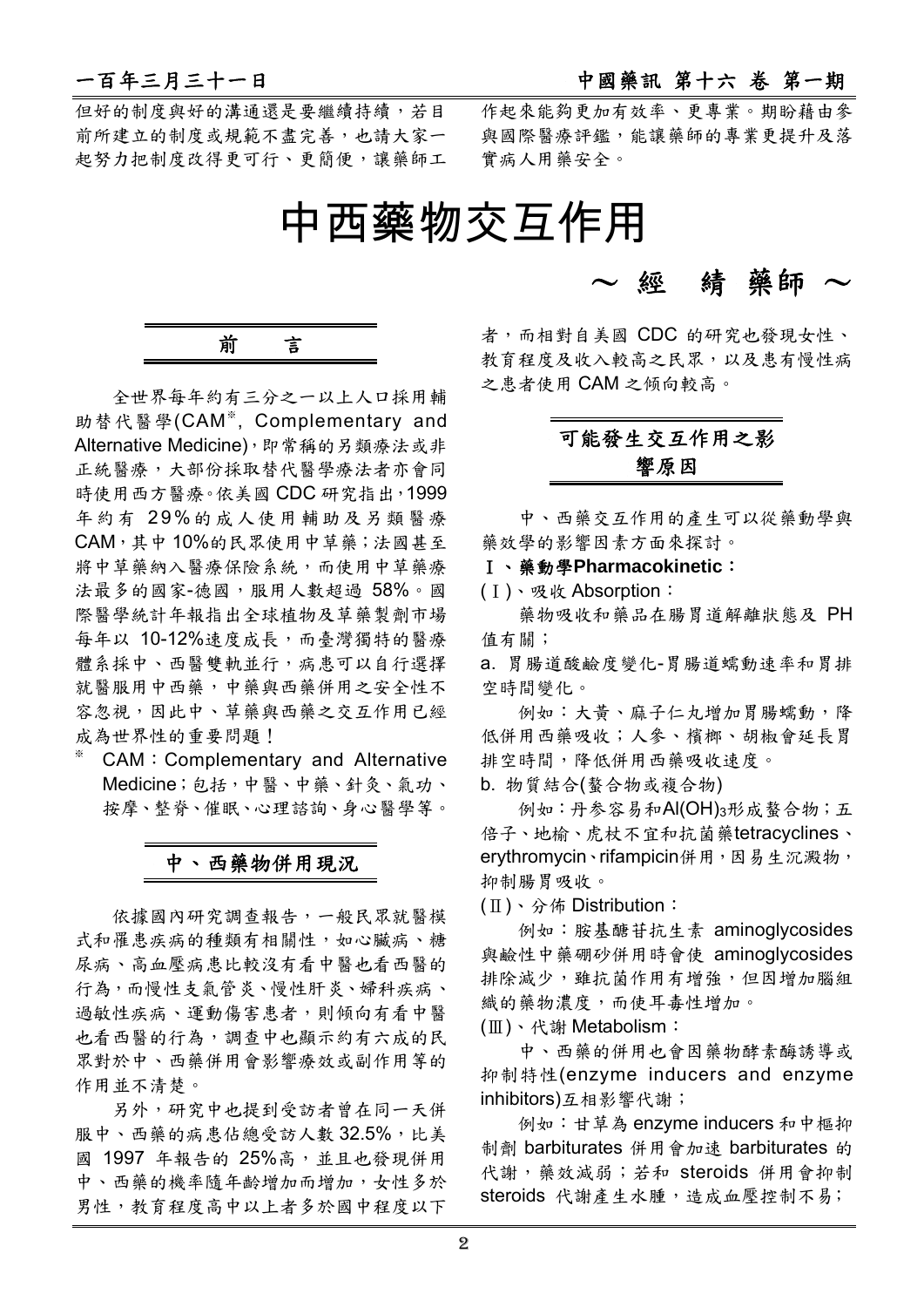# 一百年三月三十一日 有一月 1000 万万 1000 万万 中國藥訊 第十六 卷 第一期

山藥、附子、熟地、補骨子等為 enzyme inhibitors 能減緩 barbiturates 的代謝,延長睡 眠作用時間。

(Ⅳ)、排除 Elimination:

酸性中藥烏梅、山楂、五味子等可酸化尿 液,增加酸性西藥如 aspirin、sufa drugs 等在 腎小管的重吸收,而提高西藥血中濃度。

有關 P-glycoprotein (P-gp)的研究,在藥 物的吸收、排泄及藥物交互作用上也扮演相當 重要的角色,P-gp 存在於體內各種組織,如小 腸、肝、腎、血腦障壁等,早期研究認為是癌 症化療抗藥性產生之主因,後來又發現 P-gp 與 CYP 3A4 之受質有相當多的雷同, P-gp 它 的功能係將許多藥物、毒素等外源物外排,與 CYP 3A4 共同負起動物體的一種防衛機制。

### Ⅱ、 藥效學 **Pharmacodynamic**:

中、西藥物的使用造成同一受體 (receptor) 或生理作用的相加、加乘或拮抗,使藥物併用 的效果比單獨使用降低或增加。

例如:金銀花、麻杏甘石湯和 penicillins 併用產生協同作用,增加療效;麻黃和催眠、 降壓藥產生拮抗作用,降低藥效。

# 藥物各論

針對各類的中草藥及藥物間的交互作用, 已有許多的研究報告,其結果詳加說明於下文 及表一和表二。

1. 大蒜 Garlic (Allium sativum)

使用部位鱗莖,其臭味來自含硫的主成分 Alliin 大蒜氨酸、Allicin 大蒜辣素,具有減少膽 固醇合成降低 LDL 有利延遲動脈硬化發生﹔ 成分 Allicin 具血管舒張作用而有降壓效用。

臨床案例報告大蒜和 warfarin 併用會使 患者凝血 INR 值增加,若是和降血糖 chlorpropamide 併用會增強降血糖作用。

2. 紫錐花 Echinacea (Echinacea purpura)

紫錐花於傷風感冒早期服用可減少上呼吸 道的傷風感冒症狀,增加白血球數及防禦能 力,若和其它免疫抑制劑併用需特別注意!

3. 銀杏 Ginkgo (ginkgo biloba)

銀杏的臨床應用包括周邊循環障礙疾病 (peripheral vascular disease); 癡呆症狀 (dementia)。當銀杏和 warfarin 併用會降低凝 血速率,增加出血的危險;和 NSAIDS、MAO inhibitors (ginkgo inhibit MAO-A,B)亦具有交 互作用。臨床的危險案例報告有和 aspirin 併用 會造成眼前房出血;和 acetaminophen 併用造 成雙側硬膜下出血; 和 warfarin 併用造成大腦 內出血;和 valproate 併用有兩例引起癲癇的 實際發生案例,故當病患告知有瘀傷、紫斑、 出血增加時,均要特別留意加以處置。

4. 人參 Ginseng (Panax app.)

本草綱目記載人參味甘、微苦、溫、有大 補元氣、生血生津、安神定智功效,自古即為 補氣、強壯藥,神農本草歸為上品藥,其可降 低飯前血糖及糖化血色素(HbA1c),從流行病 學研究長期使用人參萃取物或粉末可降低癌症 發生的危險因子。但其交互作用的研究指出美 國人參 ginseng (American)、高麗人參 ginseng (Korean)和利尿劑 furosemide 併用會降低其 效力(effficacy)。西伯利亞人參 ginseng (Siberian)和 digoxin 併用會增加 digoxin 血中 濃度。

5. 聖約翰草,貫葉連翘,金絲桃草 St. John's Wort (Hyperpicum perforatum)

在美國常使用聖約翰草治療輕至中度憂 慮,歐州也用來改善焦慮和失眠,聖約翰草的 作用影響在酵素 cytochrome P450 故會增加 digoxin、theophylline、cyclosporine、indiavir、 warfarin 的代謝,降低療效;另外也具有 Adrenergic, SSRI 和 MAOI activity 和 phenylephrine、phenylpropanolamine、 buspirone、paroxetine、sertraline、venlafaxine antidepressants 也應避免。

St. John's Wort 所含主成分 Hypericin 具 光敏感作用故和 tetracycline 也應避免使用。 6. 月見草油 Evening primrose oil

其是一種源自北美洲的草本植物,它在傍 晚開花天亮即凋謝,花的顏色和櫻草(primrose) 花的淡黃色相同,因此被稱為「月見草」,或是 「晚櫻草」,20 世紀初期科學家發現由其種子 提煉的月見草油中含有一種 γ-次亞麻油酸 (γ-linollenic acid)屬於 ω-6 不飽和脂肪酸是 製造前列腺素 Prostaglandin E1 的重要物質, ω-6 不飽和脂肪酸在體內無法直接合成必需由 飲食中直接攝取或由亞麻油酸(linollenic acid) 經酵素轉化而成,而此酵素會隨年齡增長而逐 漸降低,故適當補充 γ-linollenic acid 可促進新 陳代謝、調整體質、維持健康。不過有研究指 出會降低發作域值(seizure threshold)和抗癲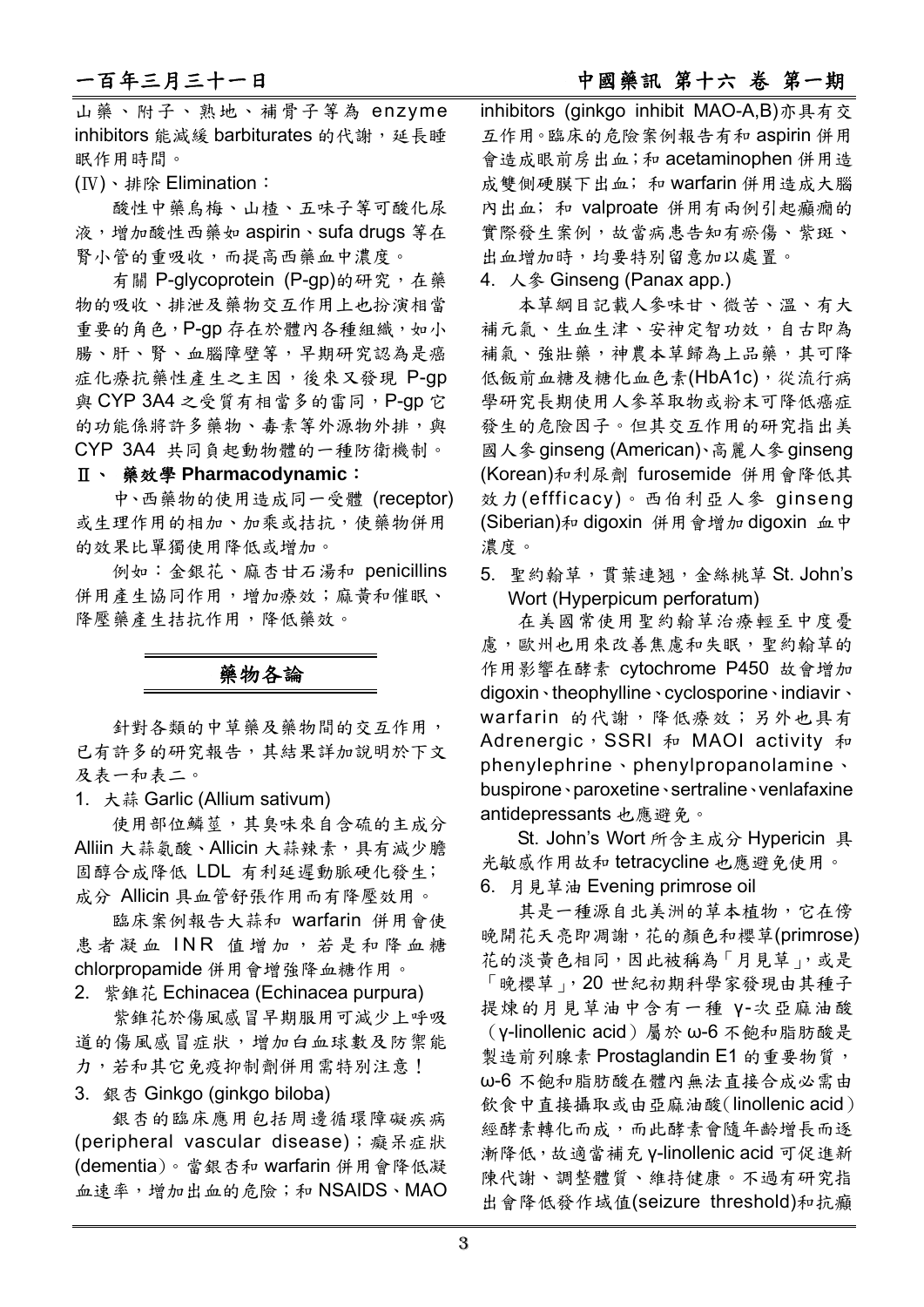$\equiv$ 

癇藥物併用的交互作用需要特別注意!

# 表一:中、西藥物交互作用整理

| 1 級交互作用                 |                                                                                                                                 |              |           |             |
|-------------------------|---------------------------------------------------------------------------------------------------------------------------------|--------------|-----------|-------------|
| <b>Herb</b>             | <b>Drug</b>                                                                                                                     | Onset*       | Severity* | Document*   |
| <b>Cranberry Juice</b>  | Anticoagulants: Warfarin                                                                                                        | D            | м         | S           |
|                         | Cisapride                                                                                                                       | R            | м         | S           |
| <b>Grapefruit Juice</b> | Macrolide antibiotics : Clarithromycin \<br>erythromycin                                                                        | D            | м         | S           |
|                         | Contraceptives, oral,                                                                                                           | D            | M         | P           |
|                         | Cyclosporine                                                                                                                    | D            | м         | P           |
| St. John's Wort         | Protease inhibitors : Amprenavir · atazanavir ·<br>indinavir · nelfinavir                                                       | D            | м         | S           |
|                         | <b>Tacrolimus</b>                                                                                                               | D            | м         | P           |
| 2 級交互作用                 |                                                                                                                                 |              |           |             |
|                         | <b>HMG-CoAReductase Inhibitors:</b><br>Atorvastatin · lovastatin · simvastatin                                                  | R            | m         | P           |
|                         | Azoe Antifungal Agents : Itraconazole                                                                                           | R            | m         | S           |
|                         | Benzodiazepines : Diazepam · midazolam ·<br>triazolam                                                                           | R            | m         | S           |
|                         | <b>Buspirone</b>                                                                                                                | D            | m         | P           |
|                         | Carbamazepine                                                                                                                   | D            | m         | S           |
| <b>Grapefruit Juice</b> | <b>Cyclosporine</b>                                                                                                             | R            | m         | P           |
|                         | <b>Calcium channel blockers</b><br>Felodipine                                                                                   | $\mathsf{R}$ | m         | P           |
|                         | Nicardipine · Nifedipine                                                                                                        | R            | m         | S           |
|                         | Nimodipine                                                                                                                      | D            | m         | S           |
|                         | Nisoldipine                                                                                                                     | R            | m         | P           |
|                         | Saquinavir · saquinavir mesylate                                                                                                | D            | m         | S           |
|                         | Verapamil                                                                                                                       | R            | m         | S           |
| Orange juice            | Beta-blockers: Atenolol                                                                                                         | D            | m         | S           |
| Ginkgo biloba           | Proton pump Inhibitors: Omeprazole                                                                                              | D            | m         | S           |
|                         | Anticoagulants:<br>Anisindione · dicumarol · warfarin                                                                           | D            | m         | $\mathbf S$ |
|                         | <b>Benzodiazepines:</b><br>Alprazolam · clonazepam · diazepam<br>midazolam · Quazepam · triazolam                               | D            | m         | S           |
|                         | <b>Digoxin</b>                                                                                                                  | D            | m         | S           |
| St. John's Wort         | Irinotecan                                                                                                                      | D            | m         | S           |
|                         | Proton pump Inhibitors : Omeprazole                                                                                             | D            | m         | S           |
|                         | Serotonin reuptake inhibitors : Citalopram ·<br>fluxetine · fluvoxamine · nefazodone<br>· paroxetine · sertraline · venlafaxine | R            | m         | S           |
|                         | Verapamil                                                                                                                       | D            | m         | S           |
|                         | Voriconazole                                                                                                                    | D            | m         | S           |

\* > \* Onset: D(delayed), R(rapid); Severity: M(Major), m(moderate); Document: S(suspected), P( probable)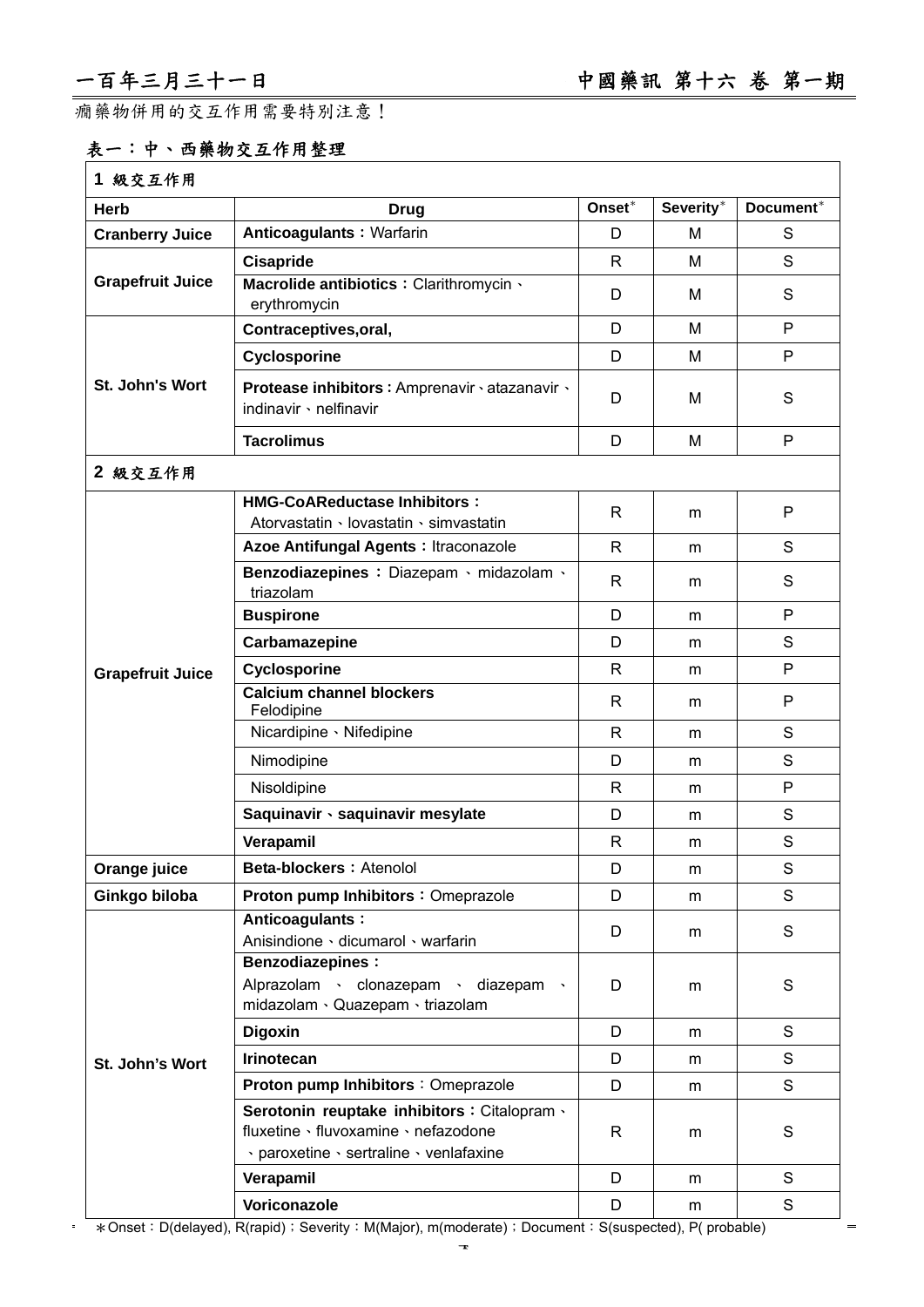癰,發背,功用在瀉實火,解熱渴,利小腸,

|  |  |  | 表二:草藥 - 藥物(herbal -rug)間交互作用的影響 |  |  |
|--|--|--|---------------------------------|--|--|
|  |  |  |                                 |  |  |

| <b>Herbal</b>                       | <b>Drugs</b>                                                                         | <b>Effect</b>                                  |
|-------------------------------------|--------------------------------------------------------------------------------------|------------------------------------------------|
| Echinacea (菊花屬植物)                   | Anabolic steroids, amiodarone,<br>methotrexate, ketoconazole                         | 加成肝毒性作用                                        |
| Feverfew (小白菊)                      | <b>NSAIDs</b><br>Anticoagulants                                                      | 減少草藥作用<br>加成血小板抑制作用                            |
| Garlic (大蒜)                         | Aspirin $\cdot$ anticoagulants                                                       | 減少血液凝集時間                                       |
| Ginkgo biloba (銀杏)                  | Anticoagulants,aspirin,NSAIDs $ \nmid_{\mathscr{U}}$ 加出血的危險<br>Anticonvulsants, TCAs | 降低癲癇發作閾值                                       |
| Ginseng (人参)                        | Corticosteroids<br><b>MAO</b> inhibitors<br>Warfarin                                 | 增加類固醇毒性<br>頭痛、震顫、躁狂<br>減少凝血酶原時間之標準化<br>比值(INR) |
| Siberian ginseng (西伯利亞人參)           | Digoxin                                                                              | 提高 digoxin 血中濃度值                               |
| Kava (卡乏椒)                          | Benzodiazepines                                                                      | 加成中樞抑制作用                                       |
| Ma hung (麻黄)                        | Antidepressants, CNS stimulants 增加麻黄作用                                               |                                                |
| St.John's wort (聖約翰草,貫葉連<br>翹,金絲桃草) | Piroxican, Tetracyclines<br>Antidepressants, CNS stimulants 加成作用<br>Theophylline     | 增加光毒性<br>減少 xanthine 血中濃度值                     |
| Saw palmetto (鋸棕櫚)                  | Estrogen                                                                             | 增加鋸棕櫚作用                                        |
| Valerian (擷草)                       | CNS depressants                                                                      | 加成中樞抑制作用                                       |

CNS =central nervous system; NSAIDs =nonsteroid anti-inflammatory drugs; TCAs = tricyclic antidepressants; INR= International Normalized Ratio

### 7. 枳殼 Zhi qiao

枳殼是芸香科植物枳橘 (Poncirus trifolia (L.) RAF.)、酸橙(Citrus aurantium LINN.) 或香圓 (C. wilsonii TANAKA)及同屬近緣植物之未 成熟果實,主治胸膈痰滯食積,嘔逆反胃,霍 亂瀉痢,傷寒呃噫,直腸脫垂,功用在破滯氣, 寬腸胃,祛痰。若和 cyclosporin 併服枳殼之環 孢靈血漿波峰濃度與血中藥物曲線下面積無明 顯改變(動物實驗)<sup>1</sup>。枳殼水煎劑提高 64.1% 之 cyclosporin 血漿波峰濃度,並造成 cyclosporin 之急性毒性反應(動物實驗  $($ 豬))。 $2,3$ 

### 8. 黃芩 Huang qin

黃芩來源為唇形科植物黃芩 (Scutellaria baricalensis GEORGI)及同屬近約植物之乾燥 根,主治風熱濕熱頭痛,熱嗽喉腥,定喘嗽, 黃疸,血熱,吐、衄、崩、漏,目赤腫痛,乳

### 止血安胎。

黃芩和 aspirin、低分子量 heparins (Low-molecular-weight heparins)、warfarin 不 要同時服用,會增加出血的風險<sup>4</sup>;和 cyclosporin (動物實驗)併服 1g/kg 和 2g/kg 之黃芩水煎劑,顯著降低環孢靈之血漿波峰濃 度分別達 70% 及 81%,而血中藥物曲線下面 積分別顯著減少了 60%及 81%。<sup>5</sup>

9. 白芷 Bai zhi

其來源為繖形科植物白芷 (Angelica dahurica BENTH. et HOOK. var. pai-chi KIMURA, HAYATA et YEN)、興安白芷 (A. dahurica (FISCH. ex HOFFM.)BENTH. Et 之 乾燥根,主治頭痛,眉稜骨痛,齒痛,鼻淵, 寒濕腹痛,腸風痔漏,赤白帶下,癰疽瘡瘍, 皮膚燥癢,疥癬,功用在頭面諸痛疾,祛風, 消腫,排膿,止痛。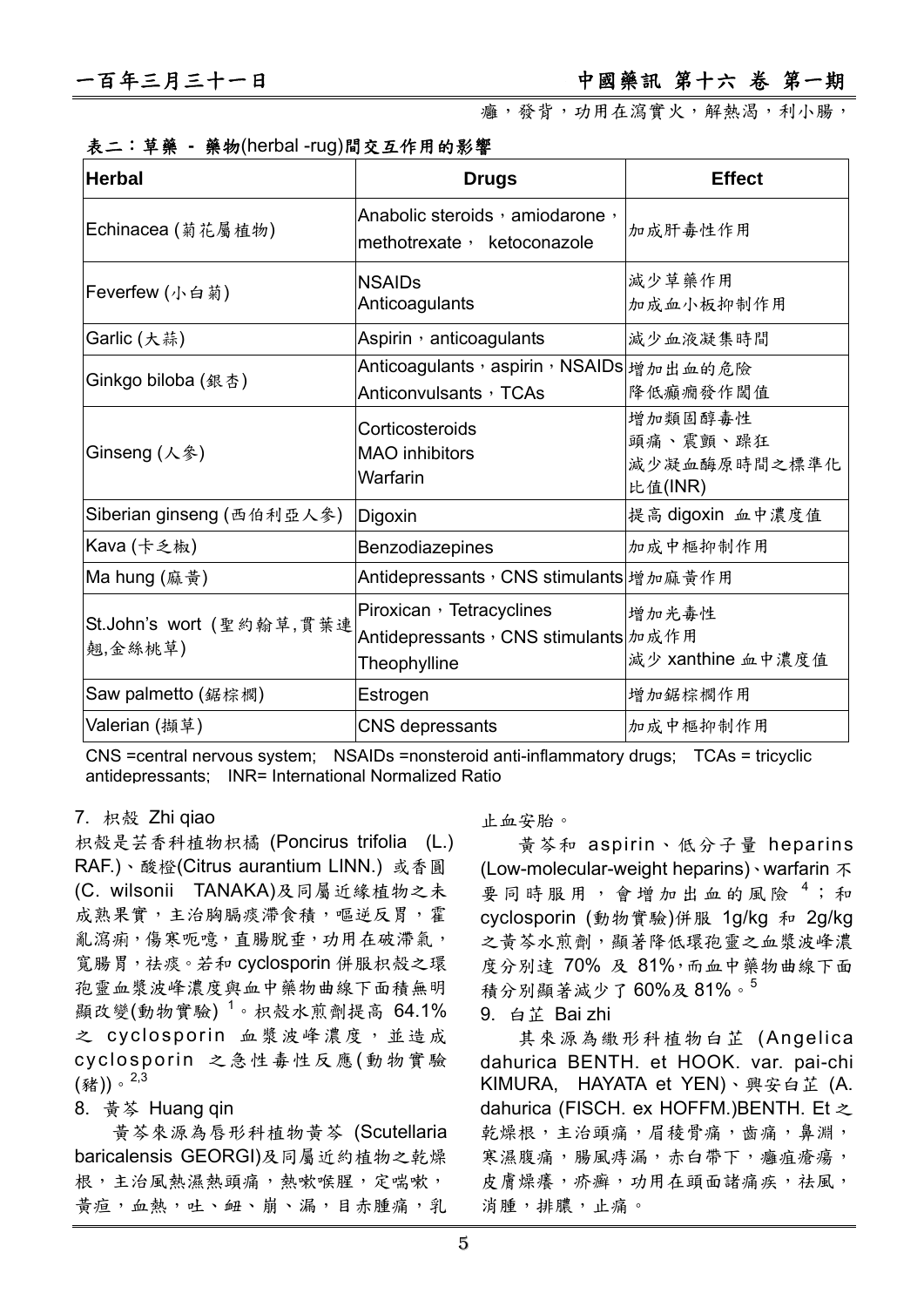# 一百年三月三十一日 中國藥訊 第十六 卷 第一期

白芷抑制 diazepam 代謝,使血中濃度升 高(動物實驗)﹔注射10 mg/kg於大鼠會延遲降 血糖藥 tolbutamide 的排除<sup>6</sup>。 10. 何首烏 He shou wu

此品來源為蓼科植物何首烏(Polygonum multiflorum THUNB.)之乾燥塊根,主治血虛頭 量,腰膝軟弱,筋骨酸痛,潰精帶下,久瘧久 痢,功用在補肝腎,歛精氣,養血袪風。

何首烏具抑制 codeine、morphine 代謝作 用而增加中樞興奮作用<sup>7</sup>; 中藥含腎上腺皮質 激素,升高血糖減弱西藥 mMetformin 降血糖 作用,需避免併用。

從前面文中的各類交互作用研究探討可以 讓大家清楚認知,基於『草藥是天然的來源』 就認為傳統中、草藥一般是安全的觀念是錯誤 的!並潛在著不同的危險因素,約有70%中、 西藥交互作用的臨床案例是未被報導,主要原 因是醫師未提及病患也就不會告知。

中、草藥為我國國粹,有一些支持輔助替

代醫學(CAM)使用者,目前亦有許多人回歸採 用中、草藥的自然療法,當然會面臨到更多中、 西藥使用與併用的相關用藥問題需要解決。所 以解決此問題的前提就是須要做到好〝臨床療 效評估"、"中醫現代化"、"中藥科學化"、"中 西一元化〞,中、西藥結合用藥安全是我們今後 努力的目標。

### 參考資料:

- 1. Naringin 吸收之改善及含 naringin 中藥對 環孢靈動力學之影響, 2001.
- 2. 含 naringin 中藥之生物藥學研究:蜂蜜對 naringin 及化州橘紅、枳殼對環孢靈吸收之 影響 1999.
- 3. 中藥對CYCLOSPORIN之藥品動力學影響 行政院衛生署中醫藥年報 18(2):19-46.
- 4. Crit Care Nurse 2002;22(2):22-8, 30, 32; quiz 34-5.
- 5. 黃芩之代謝動力學及其對環孢靈動力學之 影響 2001.
- 6. J Pharm Pharmacol 2000;52(8):1023-9.
- 7. Am J Chin Med 2003;31(2):163-9.

清熱解毒藥—大青葉與青黛

前言

在中醫學裡,"毒"的含義範圍較廣,泛指 感染性疾病所致的發熱和伴隨的病理改變(包 括各種毒性反應)。各種化膿性感染(瘡瘍、癤 腫、肺癰、乳癰、腸癰)、痢疾和一部分病毒性 傳染病(流行性腮腺炎、乙型腦炎)均屬於熱毒 範疇。清熱解毒藥因具有不同程度的消炎、利 尿和抗感染作用,主要用來治療上述疾病。

"大青葉"具清熱解毒之效,在市場上有其 代用品,"青黛",亦分有多種不同的等級,本 篇主題就以此特別加以介紹,並約略補充"板藍 根"作比較。

大青葉

 $\sim$  吳旻峰 藥師  $\sim$ 

【來源】其為十字花科植物菘藍 Isatis *indigotica* Fort.的葉片。主產於江蘇、安徽、 河北、河南等省。冬季栽培,夏、秋二季分 2~3 次採收。本品氣微,味微酸、苦、澀;以身乾、 葉大完整、色暗灰綠、無枝梗雜質者為佳。 【主要性能】苦,大寒。歸肺、胃、心、肝經。 【功效】清熱解毒,涼血消斑。

【應用】

1. 溫熱病,外感風熱。

本品味苦大寒,其解熱及涼血之力尤強。 入氣分能清熱瀉火,入血分能涼血消斑,故常 用於溫熱病的各個階段以及外感風熱証。溫病 初起,邪在衛分或外感風熱之發熱頭痛、口渴 咽痛等,須與發散風熱藥同用,如《中國藥典》 2000 年版所載清瘟解毒丸,其與葛根、牛蒡 子、柴胡等配伍,共奏表裏同治之效。治溫熱 病熱入營血,或氣血兩燔,高熱、神昏、發斑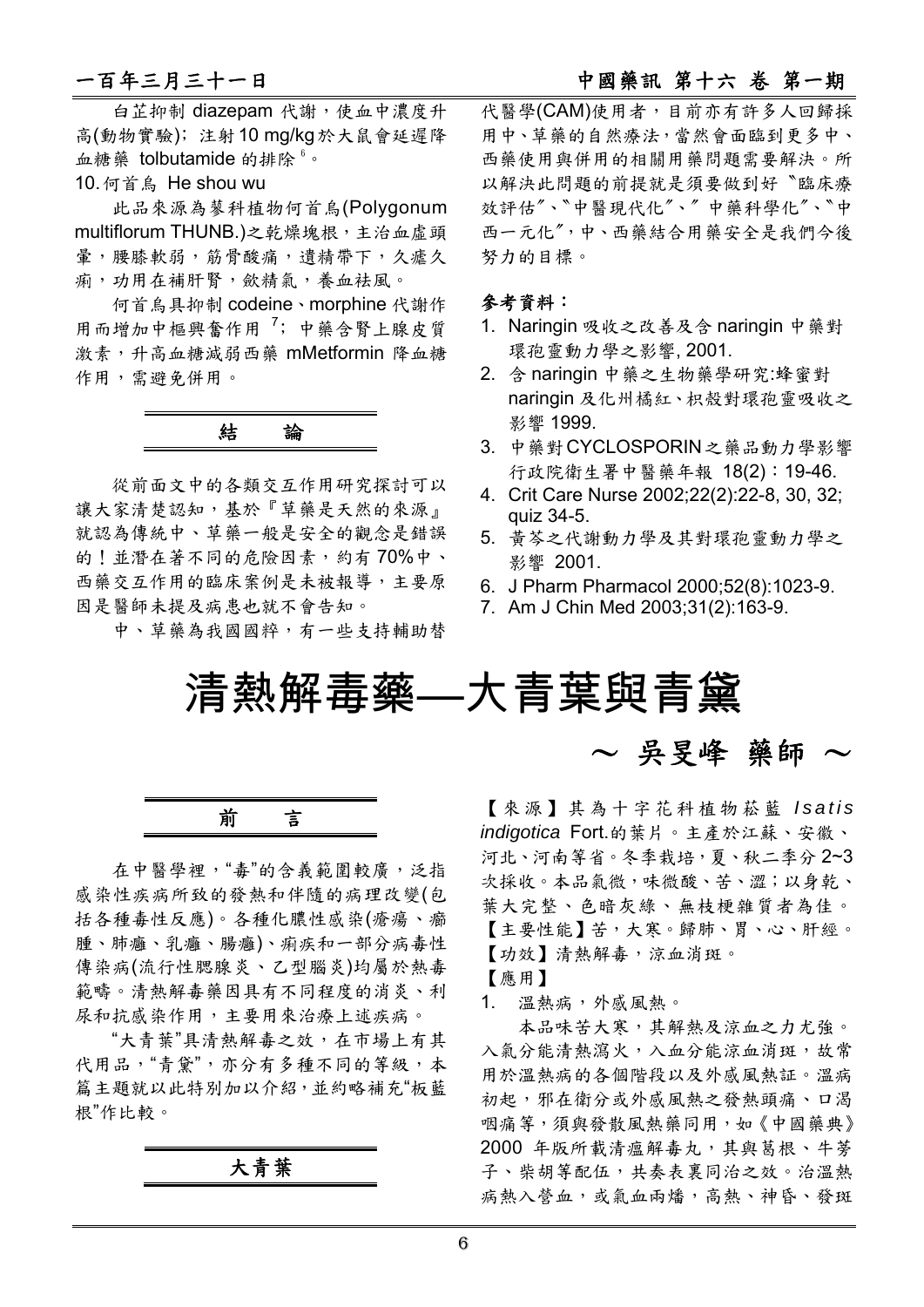發疹等,其瀉火解毒、涼血消斑之效尤佳,常 與清熱涼血藥同用,氣血兩清,如《証治准繩》 大青湯,其與玄參、生地等藥配伍。

2. 咽喉腫痛,熱毒瘡癰。

本品苦寒,善清肺胃心經熱毒,有解毒利 咽,涼血消腫之效。治風熱或熱毒鬱結所致的 咽喉紅腫疼痛,可與其他疏散風熱藥或清熱解 毒藥配伍,如牛蒡子、板藍根等。用治血熱毒 盛之瘡癰腫痛,常與金銀花、蒲公英、紫花地 丁等配伍使用,內服或外敷均可。

此外,以其涼血之功,還可用於血熱妄行 之出血証;其清熱之功,又可用於肺熱咳嗽及 熱瀉等。

【用法用量】煎服,10~15g,外用適量。

【本草文獻】《名醫別錄》:"療時氣頭痛,大 熱,口瘡。"《本草綱目》:"主熱毒痢,黃疸, 喉痹,丹毒。"《本草正》:"治天行瘟疫,熱毒 發狂,風熱斑疹,癰瘍腫痛,除煩渴,止鼻衄, 吐血等,凡以熱兼毒者,皆宜搗汁用之。" 【化學成分】菘藍葉含菘藍苷、色氨酮、靛玉 紅 B、芥苷、新芥苷、吲哚醇、氧化酶、靛藍 及鐵、錳、銅、鋅等無機元素。

【藥理作用】菘藍葉對金黃色葡萄球菌、溶血 性鏈球菌均有一定抑制作用;大青葉對 B 肝表 面抗原以及乙型腦炎病毒、腮腺病毒、流感病 毒亞甲型等均有抑制作用。靛玉虹有顯著的抗 白血病作用。大青葉的大劑量長期毒性實驗, 可使肝臟發生肝竇擴張瘀血、肝細胞普遍萎縮 和肝細胞腫脹變性的兩種形式的變化。

【功用發揮】治肝炎等病毒性疾病

《本草綱目》又言大青葉"主……黃疸。" 《本經逢原》又言"大青,瀉肝膽實火。"現代 藥理研究表明,大青葉具有較強的抗病毒作 用,對 B 肝表面抗原以及流感病毒亞甲型均有 抑制作用。故大青葉在臨床上多用於急性傳染 性肝炎以及流行性感冒持續高熱、流行性乙型 腦炎、尖銳濕疣等病毒性疾病。

此外,本品對急性菌痢、腸炎、牙周炎、 子宮頸炎、膿疱病等也有較好的療效。用大青 膏葉所含有效成份靛玉紅製成片劑或用靛玉紅 合成產品,可用於治療慢性粒細胞性白血病。 【其他】大青葉古稱為"藍",並以多種植物入 藥。《中國藥典》2000 年版將菘藍葉定為大青 葉的正品,將蓼科植物蓼藍 *Polygonum tinctorium* Ait.的乾燥葉定名為蓼大青葉。此 外,爵床科多年生灌木狀草本馬藍

一百年三月三十一日 有一月 1000 万万 1000 万万 中國藥訊 第十六 卷 第一期

*Baphicacanthuscsia* (Nees) Bremek、馬鞭草 科落葉灌木路邊青 *C l e r o d e n d r o n cyrtophyllum* Turcz 等在不同地區亦當做大青 葉使用,功用、主治基本相同。

# 青黛

【來源】為爵床科植物馬藍 *Baphicacanthus cusia* (Nees) Bremek、蓼科植物蓼藍 *Polygonum tinctorium* Ait 或十字花科植物菘 藍 *Isatis indigotica* Fort.的葉或莖葉經加工製 得的乾燥粉末或團塊。主產于福建、雲南、江 蘇、安徽、河北等省。福建所產品質最優,稱"建 青黛"。夏、秋二季割取莖葉,加水浸泡,至葉 腐爛、莖脫皮時,撈去莖葉,加適量石灰乳, 充分攪拌至浸液由烏綠色轉為深紅色時,撈取 液面泡沫,曬乾而成。相關研究已初步證明, 青黛傳統炮製過程中馬藍莖葉浸泡目的是促使 馬藍莖葉釋放出大量的合成靛藍、靛玉紅的前 驅物質吲哚苷(Indican), 而吲哚苷在 β-葡萄糖 苷酶催化作用下快速水解,同時溶液顏色變為 淺藍色。

【鑑別】本品微有草腥氣,味淡。

以粉細、色藍、質輕而鬆、能浮於水面, 手撚細膩,無粗糙感,燃燒時呈紫紅色火焰, 殘餘灰燼灰褐色且量少,顯微觀察呈淡藍色或 藍色不規則多孔性泡狀顆粒,有少量灰白色、 灰褐色不定形顆粒狀碎塊者為佳。研細用。 【主要性能】味苦、鹹,寒。歸肝、心、肺、

胃經。

【功效】清熱解毒,涼血,清肝瀉火。

- 【應用】
- 1. 溫毒發斑。

本品苦鹹而寒,所具清熱解毒,涼血消斑 之功與大青葉相似,但不長于解熱,多用治溫 熱病溫毒發斑,常與其他瀉火、解毒、涼血之 品同用,如生石膏、玄參、生地黃等藥同用。 2. 咽痛、瘡腫。

本品具有清熱解毒及涼血消腫之功,可以 內服,亦可調敷患處,如用治熱毒熾盛,咽喉 腫痛,口舌生瘡及腫痛或腐爛,常與其他清熱 解毒,消腫止痛之品同用,如《金匱翼》錫類 散,其與牛黃、冰片等同用,吹患處。若治熱 毒瘡瘍,兩頤赤腫疼痛,可單用其調塗之;亦 可與其他清熱解毒瀉火藥同用,如《普濟方》 青金散,其與寒水石共研為末外敷患處,以增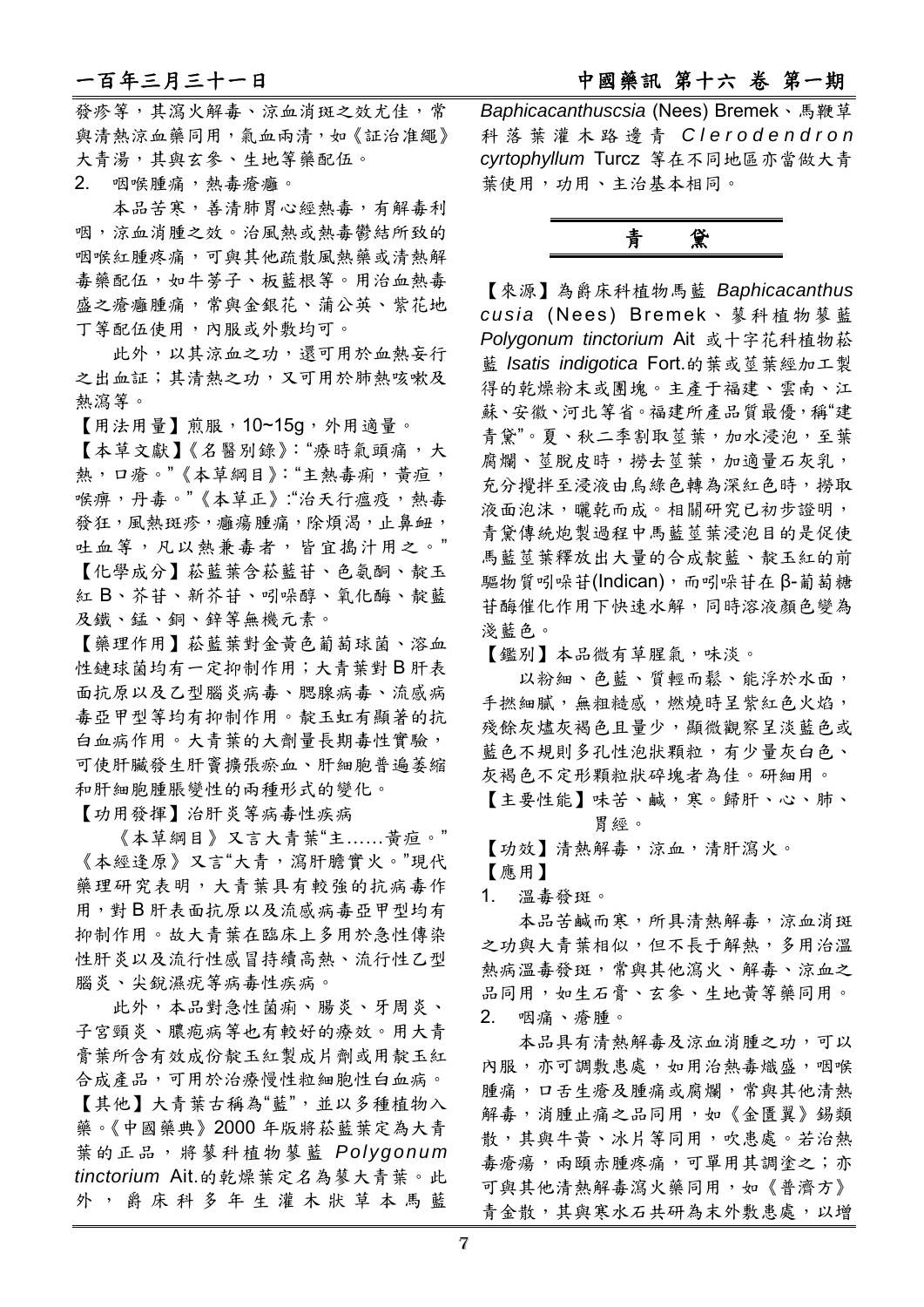# 一百年三月三十一日 中國藥訊 第十六 卷 第一期

強解毒消腫止痛之效。

3. 血熱出血。

本品寒能清熱,鹹以入血,有清熱解毒, 涼血之效。用於血熱妄行的吐血、衄血、咳血 等証,常與清熱涼血、止血之品同用,以增強 療效,如白茅根、側柏葉、梔子等;治鼻衄, 可用消毒棉球蘸本品,塞入鼻腔,壓迫出血處。 4. 咳嗽咯血。

本品鹹寒,長於清肝火,且兼能瀉肺熱, 涼血。故治療肝火犯肺,損傷肺絡,咳嗽胸痛, 咯血或痰中帶血等症為其所長,並多與化痰止 咳藥配伍,如《衛生鴻寶》黛蛤散,即以本品 與海蛤粉同用,共奏清肺化痰,止咳止血之效。 若治療肺熱咳嗽,痰黃而稠者,可與清化熱痰 之品配伍,如海浮石、瓜蔞仁、貝母等同用。 取本品清肝熱之效,可用治小兒肝熱生風,驚 癇抽搐及小兒急熱驚風等症,常與清熱息風止 痙藥配伍,如《小兒藥証直訣》涼驚丸,即與 鉤藤、牛黃等同用。

【用法用量】內服 1.5~3g,本品難溶於水,不 宜入湯劑,一般作散劑沖服,或入丸劑服用。 外用適量,乾撒或調敷。

【本草文獻】《開寶本草》:"主解諸藥毒,小兒 諸熱,驚癇發熱,天行頭痛寒熱,並水研服之。 亦摩敷熱瘡、惡腫、金瘡、下血、蛇犬等毒。" 《本經逢原》:"瀉肝膽,散鬱火,治溫毒發斑 及產後熱痢下重......"

【化學成分】本品含靛藍、靛玉紅、靛棕、靛 黃、鞣酸、β-谷甾醇、蛋白質和大量無機鹽, 主要有  $CaCO<sub>3</sub> \cdot SiO<sub>2</sub> \cdot H<sub>2</sub>O$  等, 占青黛總量 的 90%。用掃描電子顯微鏡觀察到了青黛是由 靛藍等有效成份依附於 CaCO3 表面。

【藥理作用】本品具有抗癌作用,其有效成分 為靛玉紅,對動物移植性腫瘤有中等強度的抑 制作用;用電子顯微鏡可觀察到靛玉紅治療後 的慢性粒細胞白血病病人,骨髓幼稚細胞出現 "核溶"現象,提示靛玉紅對腫瘤細胞生成具有 一定的選擇性抑制作用。對金黃色葡萄球菌、 炭疽桿菌、志賀氏痢疾桿菌、霍亂弧菌均有抗 茵作用。靛藍尚有一定的保肝作用,對四氯化 碳所致大鼠慢性肝損傷,有顯著的保肝降酶之 作用。

【功用發揮】治療癌症。

本草文獻記載能"定驚癇,殺蟲氣,消癬 積","止血拔毒","治噎膈之疾"。青黛含有靛 玉紅,目前臨床多用於治療惡性腫瘤、慢性粒 細胞白血病以及銀屑病等。如用青黛粉每次 9g,日服 2~3 次,用稀飯或蜂蜜調服,配合放 療、化療,治療鼻咽癌、原發性肝癌等惡性腫 瘤,可以明顯降低因放療和化療引起的毒性反 應;減少放射劑量,縮短療程;若用青黛局部 外敷還可以鎮痛並促進腫塊變軟、變小甚則消 散,尤其對鼻咽癌頸淋巴結轉移者果較好;同 時也不同程度地改善了患者全身情況,增加了 對疾病的抵抗能力;亦有用青黛、冰片、沉香 等研末混合,蜂蜜調勻,置舌根部以唾液徐徐 咽下,緩解食道賁門癌梗阻。

此外,用青黛粉 15g,以大黃水煎液沖洗 後保留灌腸,治療急性盆腔炎;用青黛與白礬 以 6:1 之比例組方,煉蜜為丸,口服,治療 急性黃疸型肝炎、慢性活動性肝炎。青黛對間 接膽紅素增高症、癲癇、鼻前庭炎、消化道出 血、褥瘡、睾丸炎、肛門濕疹及老年性陰道炎 等病症也有一定的治療作用。

【不良反應】本品所含靛玉紅口服對消化道有 副作用,產生口涎過多,腹瀉,惡心等不良反 應,停藥或對症處理即可緩解。

## 板藍根之比較

大青葉與板藍根為同一種植物的不同藥用 部位(根部),性味苦寒,歸肺、胃、心、肝經。 兩者功效與抗菌、抗病毒作用基本相同,但大 青葉清熱涼血之力較強,板藍根散結利咽之力 較優,為治療咽腫痄腮的常用藥物。《中國藥典》 2000 年版將十字花科植物菘藍的根訂定為板 藍根的正品,而爵床科植物馬藍 **Baphicacanthuscsia (Nees) Bremek** 的根及根 莖,在南方地區亦做板藍根使用,前者習稱"北 板藍根",後者習稱"南板藍根"。

### 參考資料:

- 1、「道地藥材圖鑑」 張賢哲,2007 中國醫藥 大學。
- 2、「百藥鑑別」 趙中振、李應生,2009 人民 衛生出版社。
- 3、「臨床中藥學」 張廷模 ,2006 中國中醫 藥出版社。
- 4、「青黛炮制工藝中浸泡原理研究」 蘇柘僮 等 中成藥 2009 年 11 月。
- 5、「青黛的質量鑒別」程力惠、李曉蒙 中醫 藥導報 2006 年 12 月。